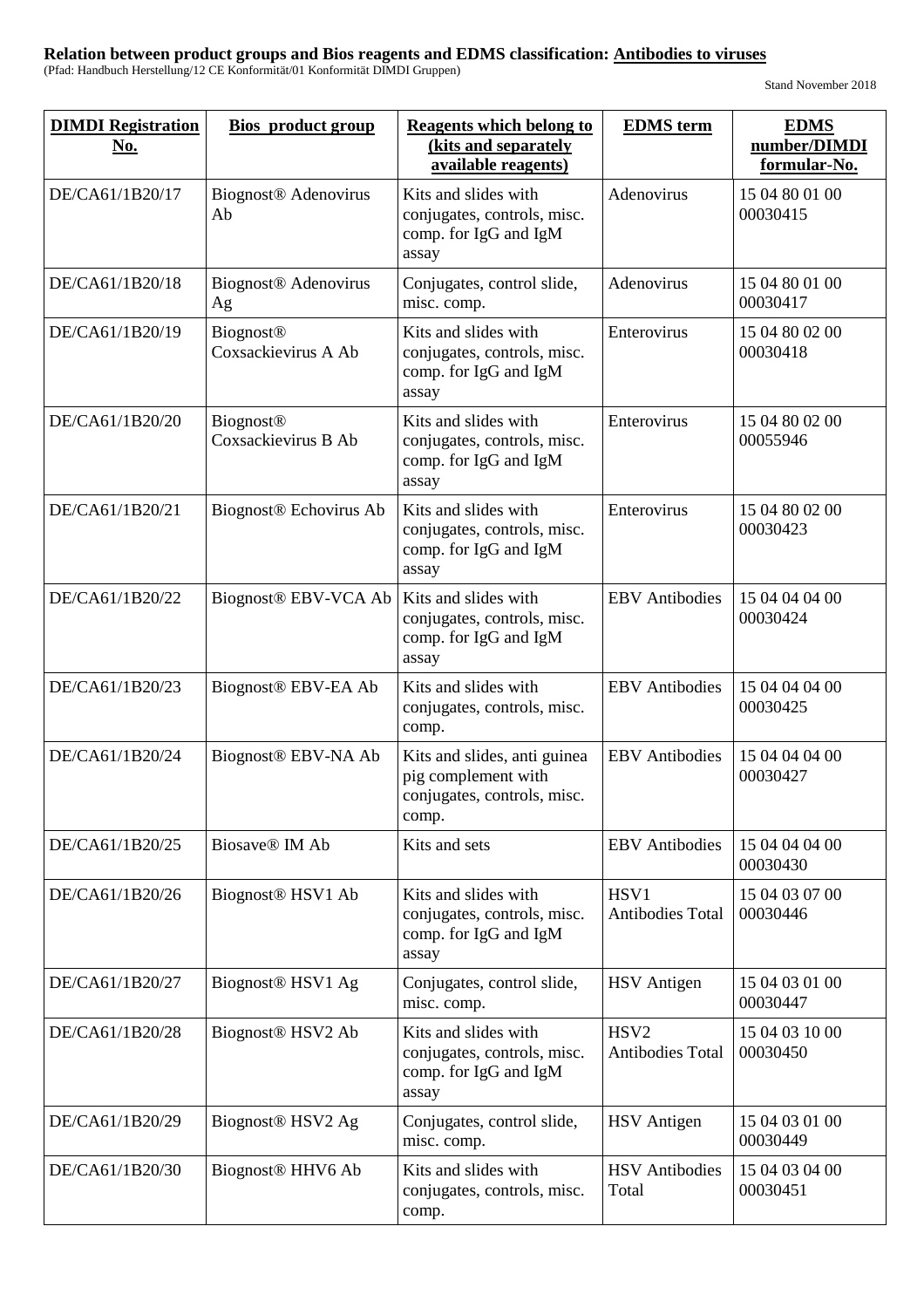| <b>DIMDI</b> Registration<br>No. | <b>Bios</b> product group                   | <b>Reagents which belong to</b><br>(kits and separately<br>available reagents)             | <b>EDMS</b> term                        | <b>EDMS</b><br>number/DIMDI<br>formular-No. |
|----------------------------------|---------------------------------------------|--------------------------------------------------------------------------------------------|-----------------------------------------|---------------------------------------------|
| DE/CA61/1B20/31                  | Biognost <sup>®</sup> Influenza A Ab        | Kits and slides with<br>conjugates, controls, misc.<br>comp. for IgG and IgM<br>assay      | Influenza &<br>Parainfluenza            | 15 04 80 04 00<br>00030452                  |
| DE/CA61/1B20/32                  | Biognost <sup>®</sup> Influenza A Ag        | Conjugates, control slide,<br>misc. comp.                                                  | Influenza &<br>Parainfluenza            | 15 04 80 04 00<br>00030453                  |
| DE/CA61/1B20/33                  | Biognost <sup>®</sup> Influenza B Ab        | Kits and slides with<br>conjugates, controls, misc.<br>comp. for IgG and IgM<br>assay      | Influenza &<br>Parainfluenza            | 15 04 80 04 00<br>00030454                  |
| DE/CA61/1B20/34                  | Biognost <sup>®</sup> Influenza B Ag        | Conjugates, control slide,<br>misc. comp.                                                  | Influenza &<br>Parainfluenza            | 15 04 80 04 00<br>00030455                  |
| DE/CA61/1B20/35                  | Biognost <sup>®</sup> Masern Ab             | Kits and slides with<br>conjugates, controls, misc.<br>comp. for IgG and IgM<br>assay      | Measles                                 | 15 04 80 07 00<br>00055933                  |
| DE/CA61/1B20/37                  | <b>Biognost® Mumps Ab</b>                   | Kits and slides with<br>conjugates, controls, misc.<br>comp. for IgG and IgM<br>assay      | Mumps/Parotitis                         | 15 04 80 08 00<br>00055932                  |
| DE/CA61/1B20/38                  | Biognost <sup>®</sup> Parainfluenza 1<br>Ab | Kits and slides with<br>conjugates, controls, misc.<br>comp. for IgG and IgM<br>assay      | Influenza &<br>Parainfluenza            | 15 04 80 04 00<br>00030458                  |
| DE/CA61/1B20/39                  | Biognost <sup>®</sup> Parainfluenza 1<br>Ag | Conjugates, control slide,<br>misc. comp.                                                  | Influenza &<br>Parainfluenza            | 15 04 80 04 00<br>00030459                  |
| DE/CA61/1B20/40                  | Biognost <sup>®</sup> Parainfluenza 2<br>Ab | Kits and slides with<br>conjugates, controls, misc.<br>comp. for IgG and IgM<br>assay      | Influenza &<br>Parainfluenza            | 15 04 80 04 00<br>00030460                  |
| DE/CA61/1B20/41                  | Biognost <sup>®</sup> Parainfluenza 2<br>Ag | Conjugates, control slide,<br>misc. comp.                                                  | Influenza &<br>Parainfluenza            | 15 04 80 04 00<br>00030461                  |
| DE/CA61/1B20/43                  | Biognost <sup>®</sup> Parainfluenza 3<br>Ak | Kits and slides with<br>conjugates, controls, misc.<br>comp. for IgG and IgM<br>assay      | Influenza &<br>Parainfluenza            | 15 04 80 04 00<br>00030462                  |
| DE/CA61/1B20/44                  | Biognost <sup>®</sup> Parainfluenza 3<br>Ag | Conjugates, control slide,<br>misc. comp.                                                  | Influenza &<br>Parainfluenza            | 15 04 80 04 00<br>00030463                  |
| DE/CA61/1B20/44                  | Biognost <sup>®</sup> Parvovirus B19<br>Ab  | Kits and slides with<br>conjugates, controls, misc.<br>comp. for IgG and IgM<br>assay      | Parvovirus B19                          | 15 04 80 09 00<br>00030464                  |
| DE/CA61/1B20/46                  | Biognost <sup>®</sup> RSV Ab                | Kits and slides with<br>conjugates, controls, misc.<br>comp. for IgG, IgM and<br>IgA assay | Respiratory<br>syncytial virus<br>(RSV) | 15 04 80 05 00<br>00030465                  |
| DE/CA61/1B20/47                  | Biognost <sup>®</sup> RSV Ag                | Conjugates, control slide,<br>misc. comp.                                                  | Respiratory<br>syncytial virus<br>(RSV) | 15 04 80 05 00<br>00030466                  |